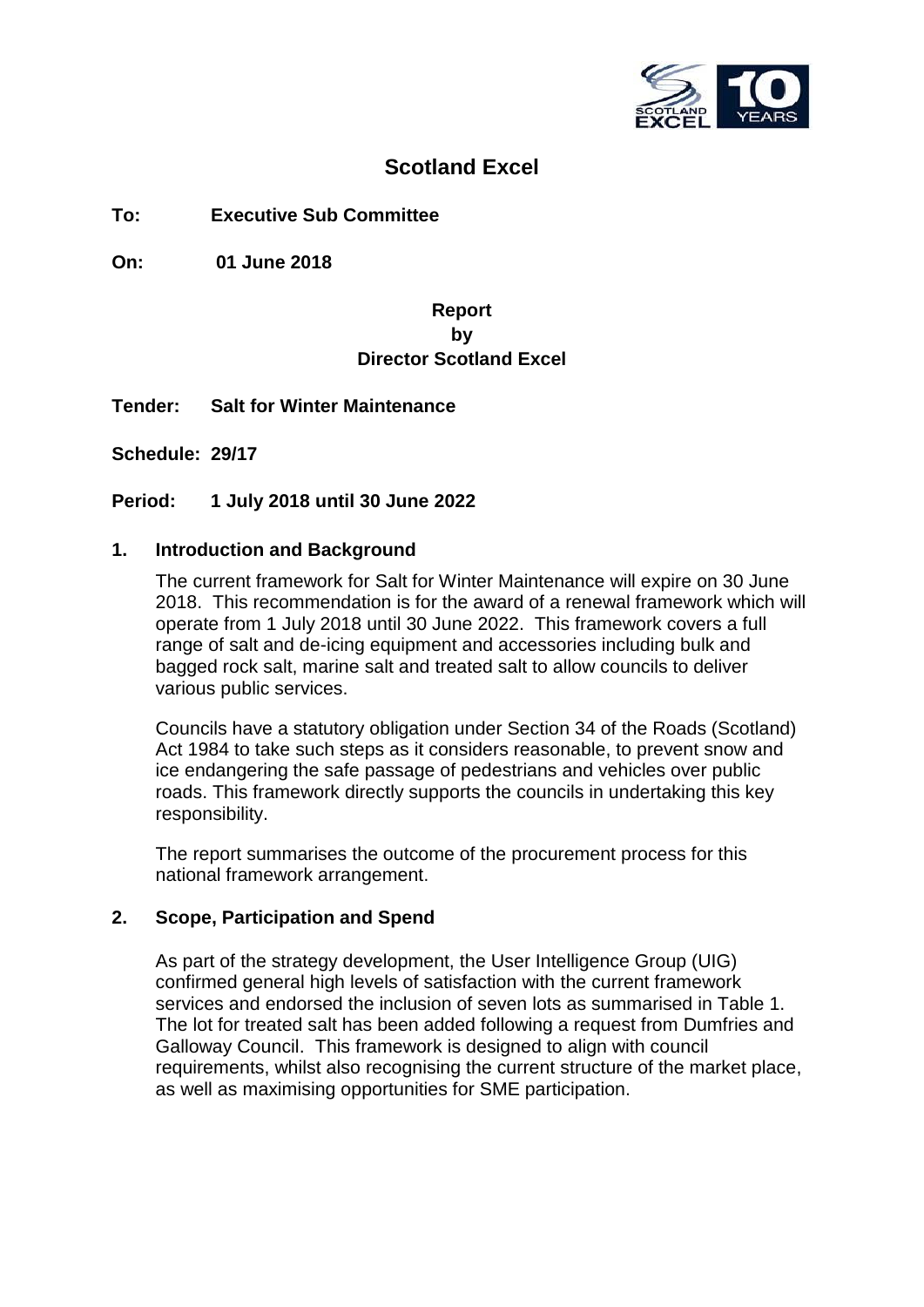## **Table 1: Lotting Structure**

| Lot    |                                                 | Estimated % of |
|--------|-------------------------------------------------|----------------|
| Number | <b>Description</b>                              | Spend          |
| Lot 1  | <b>Bulk Rock Salt Delivered to Harbour/Port</b> | 30%            |
| Lot 2  | <b>Bulk Rock Salt Delivered to Depot</b>        | 50%            |
| Lot 3  | <b>Bagged Salt</b>                              | 3%             |
| Lot 4  | <b>Bulk Marine Salt Delivered to Depot</b>      | 8%             |
| Lot 5  | <b>Bulk Treated Salt Delivered to Depot</b>     | 5%             |
| Lot 6  | <b>De-Icing Products</b>                        | 2%             |
| Lot 7  | <b>Equipment and Accessories</b>                | 2%             |

As detailed in Appendix 1, 30 councils plus Tayside Contracts have confirmed their intention to participate in this framework renewal. The following councils have no present requirement to use this new framework:

- Falkirk Council
- North Lanarkshire Council

The above councils have long-term service contracts already in place which provide salt and gritting services to them therefore there is no requirement to participate in this arrangement.

Participation in the framework has also been confirmed by APUC and NHS. Scottish Prison Service may participate over the lifetime of the framework.

To ensure that all 32 councils have the option to use the framework, all councils, Tayside Contracts and the above-mentioned bodies and associate members have been listed in the OJEU Contract Notice as participants. (Note: Angus Council, Dundee City Council and Perth & Kinross Council are serviced via Tayside Contracts).

The contract was advertised with an estimated value of £65m over the 4 year period. The forecast annual spend for participating councils is circa £16.2m per annum.

The framework covers the supply of bulk and bagged rock salt, marine salt and treated salt as well as de-icing products, accessories and equipment.

### **3. Procurement Process**

A UIG consisting of representatives from participating councils endorsed the procurement strategy on 25 January 2018. In addition, a working group of technical and procurement representatives was formed to review technical specifications and participate in the evaluation.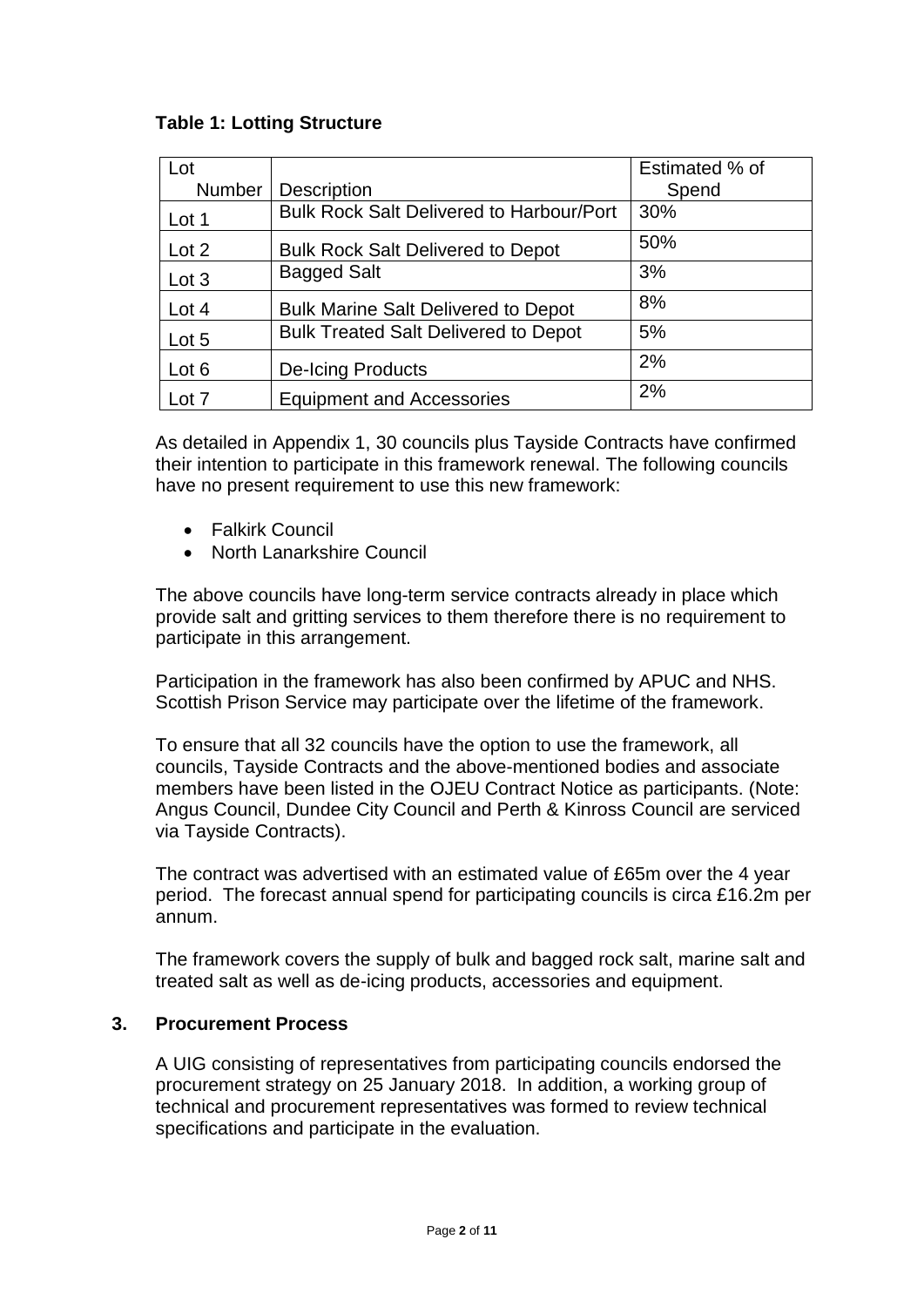A Prior Information Notice (PIN) was published in December 2017, which resulted in expressions of interest from 13 undertakings. Thereafter, in order to ensure maximum competition, the UIG agreed that an open tender process should be followed to establish the framework.

The Contract Notice was published via the Official Journal of the European Union and the Public Contracts Scotland portal (PCS) on 12 March 2018 with the tender documentation being made available for immediate download from 14 March 2018, via the Public Contracts Scotland Tenders (PCS-T) system.

The procurement process followed a two-stage tendering procedure. At the first stage, tender European Single Procurement Document (ESPD) responses were assessed against financial capability, technical/professional capability and business probity requirements. Bidders were required to pass this stage to be eligible for award. At the second stage, offers were evaluated against the following criteria and weightings.

Technical 18% Commercial 82%

### **Technical Scoring**

Within the technical section, bidders were required to evidence their knowledge and experience by responding to the main technical questions, which included areas such as resources, service and sustainability, as well as questions regarding the bidder's approach to contingency planning in the case of emergency situations. In addition to these questions, lot specific technical questions were also asked in relation to the type of service level they will deliver and what commitments they would make in respect of community benefits.

Bidders were also asked to confirm which councils they are able to service.

| Area            | <b>Type of Question</b> | <b>Scoring Methodology</b>            | <b>Maximum</b><br><b>Score</b><br><b>Available</b> |
|-----------------|-------------------------|---------------------------------------|----------------------------------------------------|
| Contingency     | Method                  | <b>Five-Point Scoring Methodology</b> | 5                                                  |
| Plans           | Statement               |                                       |                                                    |
| Resources and   | Method                  | <b>Five-Point Scoring Methodology</b> | 5                                                  |
| Service         | Statement               |                                       |                                                    |
| Sustainability  | Method                  | <b>Five-Point Scoring Methodology</b> | 2                                                  |
|                 | Statement               |                                       |                                                    |
| Community       | Method                  | <b>Banded Scoring</b>                 | 3                                                  |
| <b>Benefits</b> | Statement               |                                       |                                                    |
| Fair Work       | Method                  | <b>Five-Point Scoring Methodology</b> | 3                                                  |
| Practices       | Statement               |                                       |                                                    |
|                 |                         | ΤΟΤΑL                                 | 18                                                 |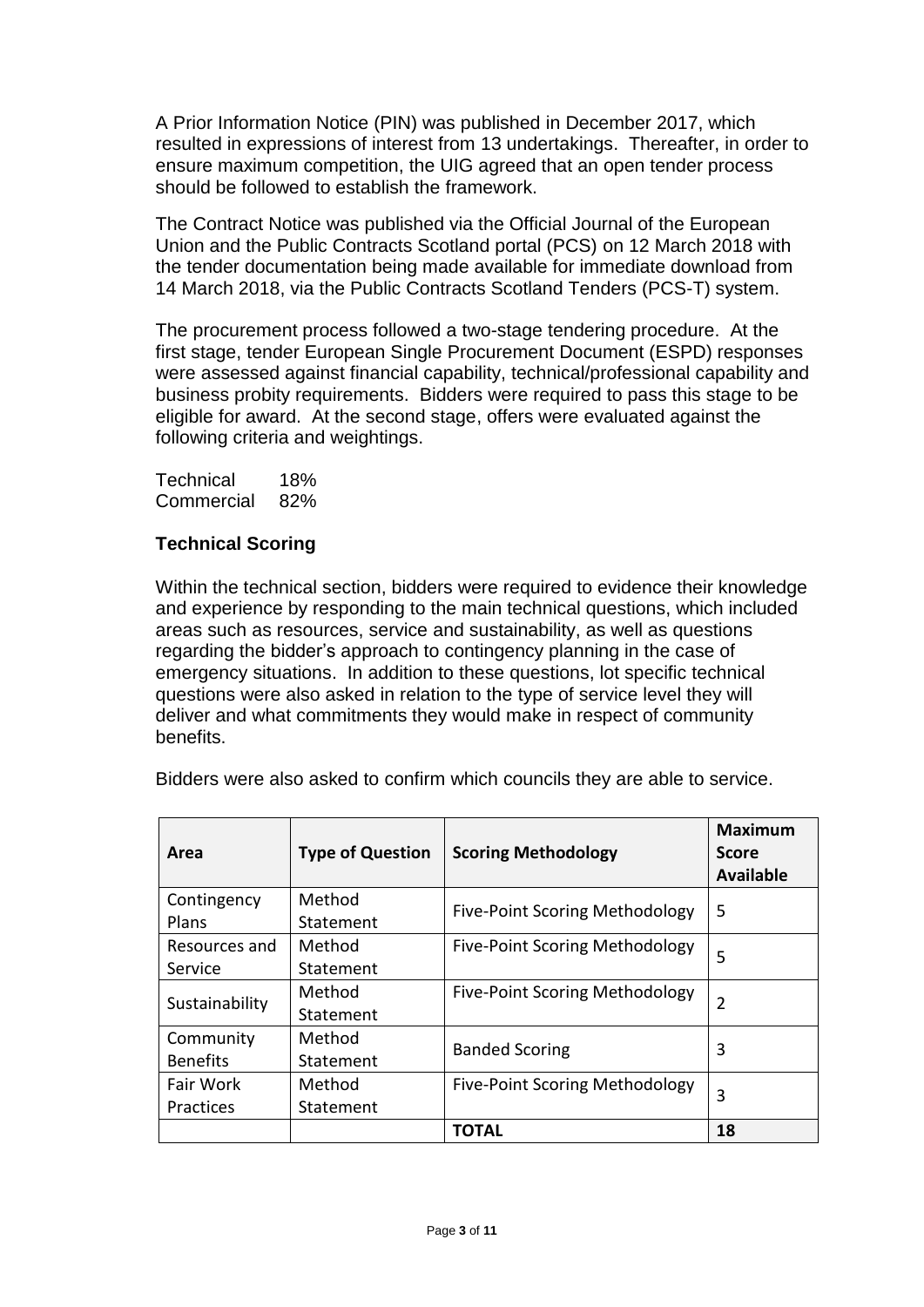Within the commercial section, bidders were invited to offer on a lot by lot basis and provide prices against a selection of most commonly used de-icing products, accessories and equipment as well as prices for bulk salt per tonne and bagged salt supplied in various sized bags.

Fixed pricing for 12 months was requested for all lots.

#### **4. Report on Offers Received**

The tender document was downloaded by 17 undertakings, with 9 tender responses received. A summary of all offers received is provided in Appendix 2.

Based on the criteria and scoring methodology set out in the tender document, a full evaluation of the compliant offers received was carried out. Appendix 3 sets out the scoring achieved by each bidder.

#### **5. Recommendations**

Based on the evaluation undertaken, and in line with the criteria and weightings set out above, it is recommended that a multi supplier framework arrangement is awarded to 9 suppliers across the seven lots as outlined in Appendix 3.

The 9 recommended service providers can meet operational requirements across all geographical areas and a range of choice and capacity for council members, and also represent a mix of small and medium organisations, with all of the recommended suppliers classified as SMEs.

#### **6. Benefits**

#### **Savings**

Scotland Excel conducted a benchmarking exercise for each council and the results of this benchmarking are detailed in Appendix 1.

The benchmarking exercise was based on the existing framework prices and compared these against the new framework prices for the appropriate supplier, pro-rata for each council. This was based on a percentage of lot spend for bulk products only.

Primarily due to significant increases in shipping logistics costs, there will be an average cost increase of 11.1% to councils. It should be noted that Scotland Excel have taken all appropriate measures to attempt to mitigate this impact, however much of the bulk salt is sea freighted to various Scottish ports from sources primarily out with mainland Britain and sea freight charges have seen increases of between 15-25% over the last two years, operating port costs increasing by circa 6% per annum and onward road haulage increasing by 3% from its position in 2015.

It should also be noted that councils had benefited from a steady pricing structure for the full four-year framework period within the current arrangement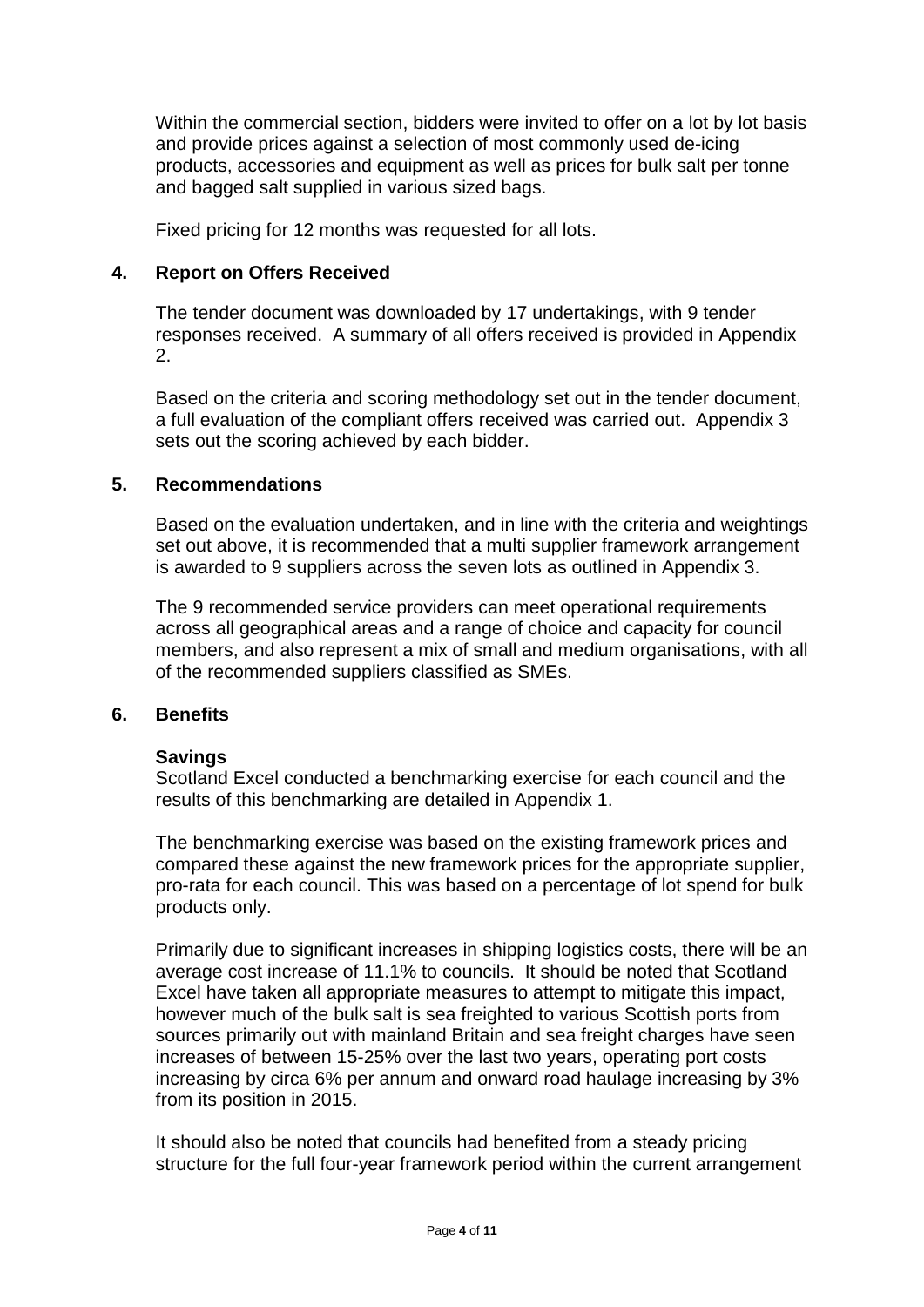and that appropriate price stability and control measures have been built in to this new arrangement.

## **Price Stability**

All service providers have agreed to the 12-month fixed price period at the start of the framework and one supplier has agreed to fix their prices for the lifetime of the framework. Provision thereafter is for price reviews every 12 months to accommodate market fluctuations. All requests for price increases will be evaluated against prevailing market conditions and supporting documentary evidence.

### **Sustainable Procurement Benefits**

Within the technical section of the tender, the sustainability method statement assessed bidders in relation to their corporate approach to sustainability and how their organisation promotes recycle, reuse and reduce initiatives to minimise the impact of the supply chain on the environment. A range of sustainable measures were outlined by service providers including;

- Sustainable/innovative products being researched/developed
- Sustainable/innovative methods of recycling of products and packaging
- Reducing carbon footprint

Bidders were asked to provide details of initiatives to reduce waste in the manufacture, use or consumption of the commodity, as well as consider policies to reduce, reuse, recycle and dispose. Bidders were evaluated assessing sustainability factors, including reduction to landfill, reducing CO2 emissions, efficient deliveries and environmental targets. Suppliers were encouraged to offer creative sustainable solutions and innovation for the lifetime of the framework.

### **Community Benefits**

Bidders were also asked to detail and demonstrate their commitment to providing community benefits, and this will be further discussed during framework mobilisation and reported through ongoing contract management returns. Results reported on community benefits will be disseminated to councils on a six-monthly basis. A range of community benefits dependent on spend levels were offered by bidders including:

- Sponsorship of local sports team
- Recruitment of modern apprentices
- Work experience to school children
- Donation of labour/products to assist in community projects
- Offer training sessions to council apprentices
- Workshop/school/college event
- Work experience placements to school pupils

## **Fair Work Practices including the Living Wage**

Bidders were asked a question on their approach to fair work practices and the Scottish Living Wage status. Of the 9 recommended service providers, 8 have confirmed payment of the Living Wage to their workforce.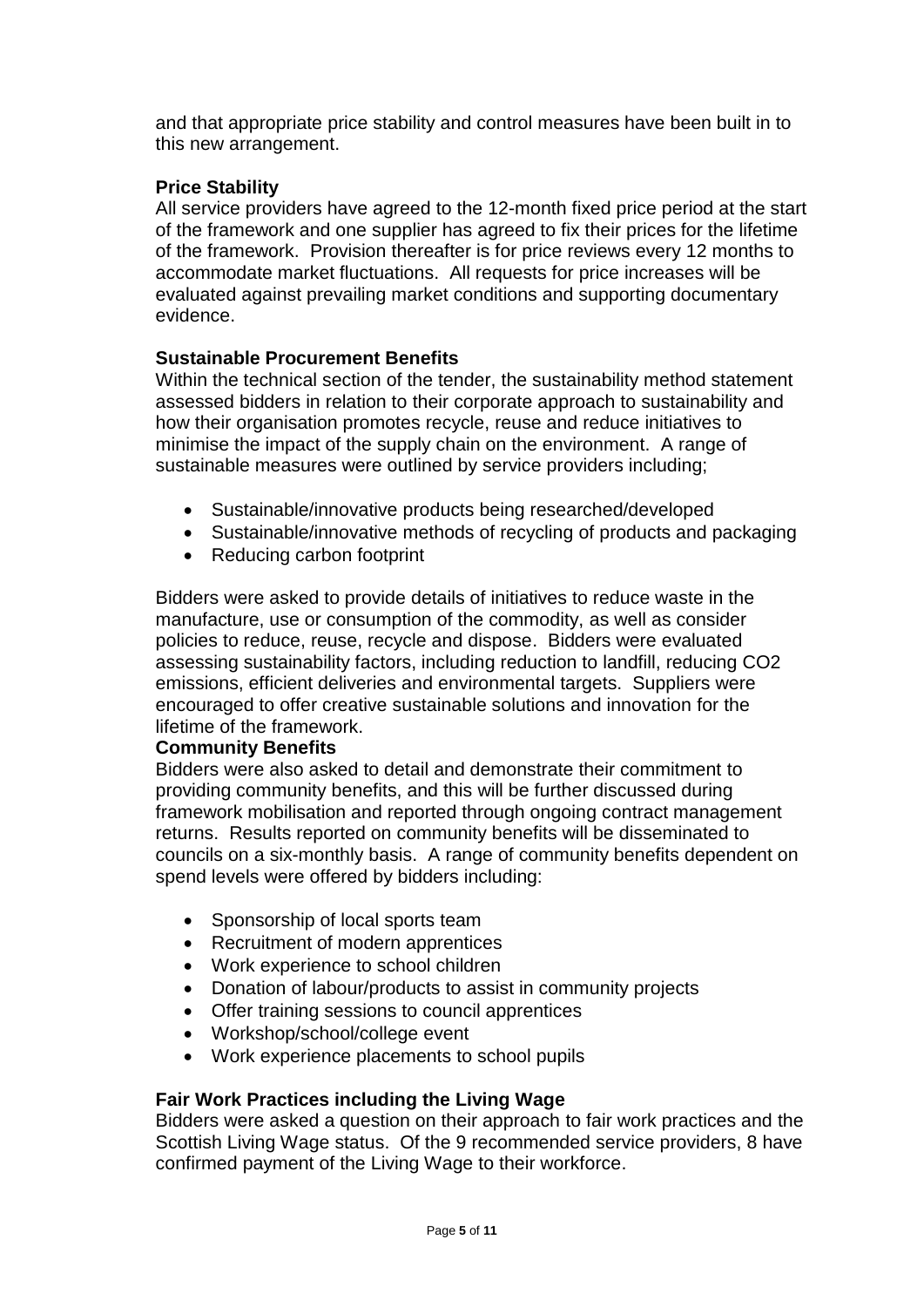- 1 is currently going through the process of becoming an accredited Living Wage employer
- 7 have confirmed that they are not yet accredited Living Wage employers however do pay the Living Wage to all staff
- 1 is not an accredited Living Wage Employer and does not currently pay the Living Wage to all employees

Scotland Excel includes monitoring Fair Work Practices including the Living Wage within its contract and supplier management programme. Scotland Excel plan to work with this supplier during the lifetime of the new framework to encourage their commitment to pay all staff the Living Wage. As well as this, Scotland Excel will work with the suppliers who have not yet gained their accreditation to encourage them to achieve this over the lifetime of the framework also.

### **7. Contract Mobilisation and Management**

All service providers and participating members will be issued with a mobilisation pack containing all required details to launch the framework. Each service provider will be invited to a mobilisation meeting if required to outline the operation of the framework, roles and responsibilities, management information requirements and community benefits commitments.

In accordance with Scotland Excel's established contract and supplier management programme, this framework has been classified as a level 1 arrangement in terms of both risk and spend requiring six monthly to annual supplier and user group reviews as appropriate.

### **8. Summary**

This framework for Salt for Winter Maintenance aims to maximise collaboration, allow members to deliver the various services they provide as well as support them with their Roads' Winter Maintenance Programmes through delivery of best value. A range of benefits can be reported in relation to price stability, sustainability and community benefits.

The Executive Sub Committee is requested to approve the recommendation to award this framework agreement to the suppliers as detailed in Appendix 3.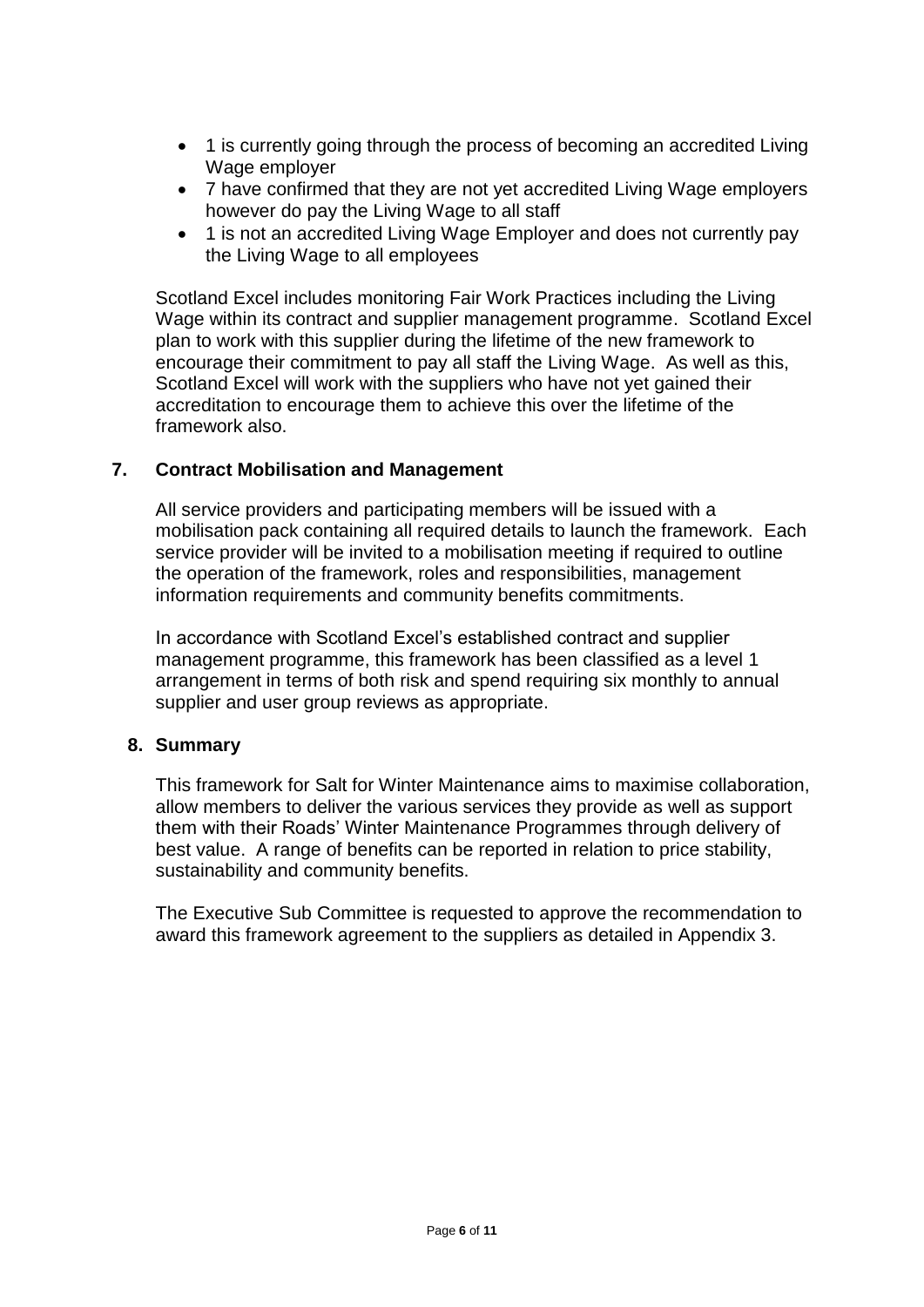### **Appendix 1 – Participation, Spend and Savings Summary – Salt for Winter Maintenance 29-17**

| <b>Member Name</b>        | Participate In<br>Framework | <b>Participation Entry</b> | <b>Estimated Annual</b><br>Spend | Source of Spend   | % Estimated             | <b>Estimated Annual</b> | <b>Basis of Savings Calculation</b> |
|---------------------------|-----------------------------|----------------------------|----------------------------------|-------------------|-------------------------|-------------------------|-------------------------------------|
|                           |                             | <b>Date</b>                |                                  |                   | <b>Forecast Savings</b> | Savings (£)             |                                     |
| Aberdeen City             | Yes                         | Contract Start             | £300,000                         | Contract MI       | $-9.8%$                 | $-E29,460$              | Benchmarked Current Contract        |
| Aberdeenshire             | Yes                         | Contract Start             | £1,500,000                       | council confirmed | $-8.9%$                 | $-£133,950$             | Benchmarked Current Contract        |
| Angus                     | Yes                         | Contract Start             | £2,500                           |                   |                         |                         | Service under Tayside Contracts     |
| Argyll & Bute             | Yes                         | Contract Start             | £600,000                         | council confirmed | $-11.4%$                | $-£68,640$              | Benchmarked Current Contract        |
| Clackmannanshire          | Yes                         | Contract Start             | £38,000                          | council confirmed | $-4.8%$                 | $-£1,832$               | Benchmarked Current Contract        |
| Comhairle nan Eilean Siar | Yes                         | Contract Start             | £240,000                         | council confirmed | $-11.3%$                | $-E27,216$              | Benchmarked Current Contract        |
| Dumfries & Galloway       | Yes                         | Contract Start             | £320,000                         | council confirmed | $-9.3%$                 | $-E29,600$              | Benchmarked Current Contract        |
| Dundee City               | Yes                         | Contract Start             | £2,500                           |                   |                         |                         | Service under Tayside Contracts     |
| East Ayrshire             | Yes                         | Contract Start             | £457,338                         | council confirmed | $-12.8%$                | $-£58.631$              | Benchmarked Current Contract        |
| East Dunbartonshire       | Yes                         | Contract Start             | £150,000                         | Contract MI       | $-10.0%$                | $-£14,925$              | Benchmarked Current Contract        |
| East Lothian              | Yes                         | Contract Start             | £190,000                         | council confirmed | $-23.0%$                | $-£43,605$              | Benchmarked Current Contract        |
| East Renfrewshire         | Yes                         | Contract Start             | £230,000                         | council confirmed | $-10.0%$                | $-E22,885$              | Benchmarked Current Contract        |
| Edinburgh City            | Yes                         | Contract Start             | £244,000                         | council confirmed | $-23.0%$                | $-£55,998$              | Benchmarked Current Contract        |
| Falkirk                   | No                          |                            |                                  |                   |                         |                         |                                     |
| Fife                      | Yes                         | Contract Start             | £241.284                         | council confirmed | $-12.7%$                | $-£30,619$              | Benchmarked Current Contract        |
| Glasgow                   | Yes                         | Contract Start             | £600,000                         | council confirmed | $-8.4%$                 | $-£50,340$              | Benchmarked Current Contract        |
| Highland                  | Yes                         | Contract Start             | £1,600,000                       | council confirmed | $-10.2%$                | -£163,520               | Benchmarked Current Contract        |
| Inverclyde                | Yes                         | Contract Start             | £300,000                         | council confirmed | $-9.8%$                 | $-E29,340$              | Benchmarked Current Contract        |
| Midlothian                | Yes                         | Contract Start             | £122,000                         | council confirmed | $-23.0%$                | $-E27,999$              | Benchmarked Current Contract        |
| North Ayrshire            | Yes                         | Contract Start             | £387,000                         | Contract MI       | $-12.3%$                | $-E47,408$              | Benchmarked Current Contract        |
| North Lanarkshire         | No                          |                            |                                  |                   |                         |                         |                                     |
| Orkney Islands            | Yes                         | Contract Start             | £58,510                          | Contract MI       | $-9.2%$                 | $-E5,360$               | Benchmarked Current Contract        |
| Perth & Kinross           | Yes                         | Contract Start             | £8,000                           |                   |                         |                         | Service under Tayside Contracts     |
| Renfrewshire              | Yes                         | Contract Start             | £150,000                         | council confirmed | 8.1%                    | £12,075                 | Benchmarked Current Contract        |
| Scottish Borders          | Yes                         | Contract Start             | £1,400,000                       | council confirmed | -24.8%                  | -£346,500               | Benchmarked Current Contract        |
| Shetland Islands          | Yes                         | Contract Start             | £260,000                         | council confirmed | $-10.0%$                | $-E25,870$              | Benchmarked Current Contract        |
| South Ayrshire            | Yes                         | Contract Start             | £351,216                         | council confirmed | $-12.8%$                | $-£45,026$              | Benchmarked Current Contract        |
| South Lanarkshire         | Yes                         | Contract Start             | £1,700,000                       | council confirmed | $-8.7%$                 | $-£148,410$             | Benchmarked Current Contract        |
| Stirling                  | Yes                         | Contract Start             | £200,000                         | Contract MI       | $-9.6%$                 | $-E19,200$              | Benchmarked Current Contract        |
| Tayside Contracts         | Yes                         | Contract Start             | £2,000,000                       | council confirmed | 11.5%                   | £230,200                | Benchmarked Current Contract        |
| The Moray                 | Yes                         | Contract Start             | £565,000                         | council confirmed | $-10.9%$                | $-£61,416$              | Benchmarked Current Contract        |
| West Dunbartonshire       | Yes                         | Contract Start             | £102,240                         | Contract MI       | $-10.0%$                | $-£10,173$              | Benchmarked Current Contract        |
| West Lothian              | Yes                         | Contract Start             | £1,500,000                       | council confirmed | $-23.0%$                | $-£344,250$             | Benchmarked Current Contract        |
|                           |                             |                            | £15,819,588                      |                   | $-11.1%$                | $-E1,599,896$           |                                     |

**Council saving/cost validation ongoing**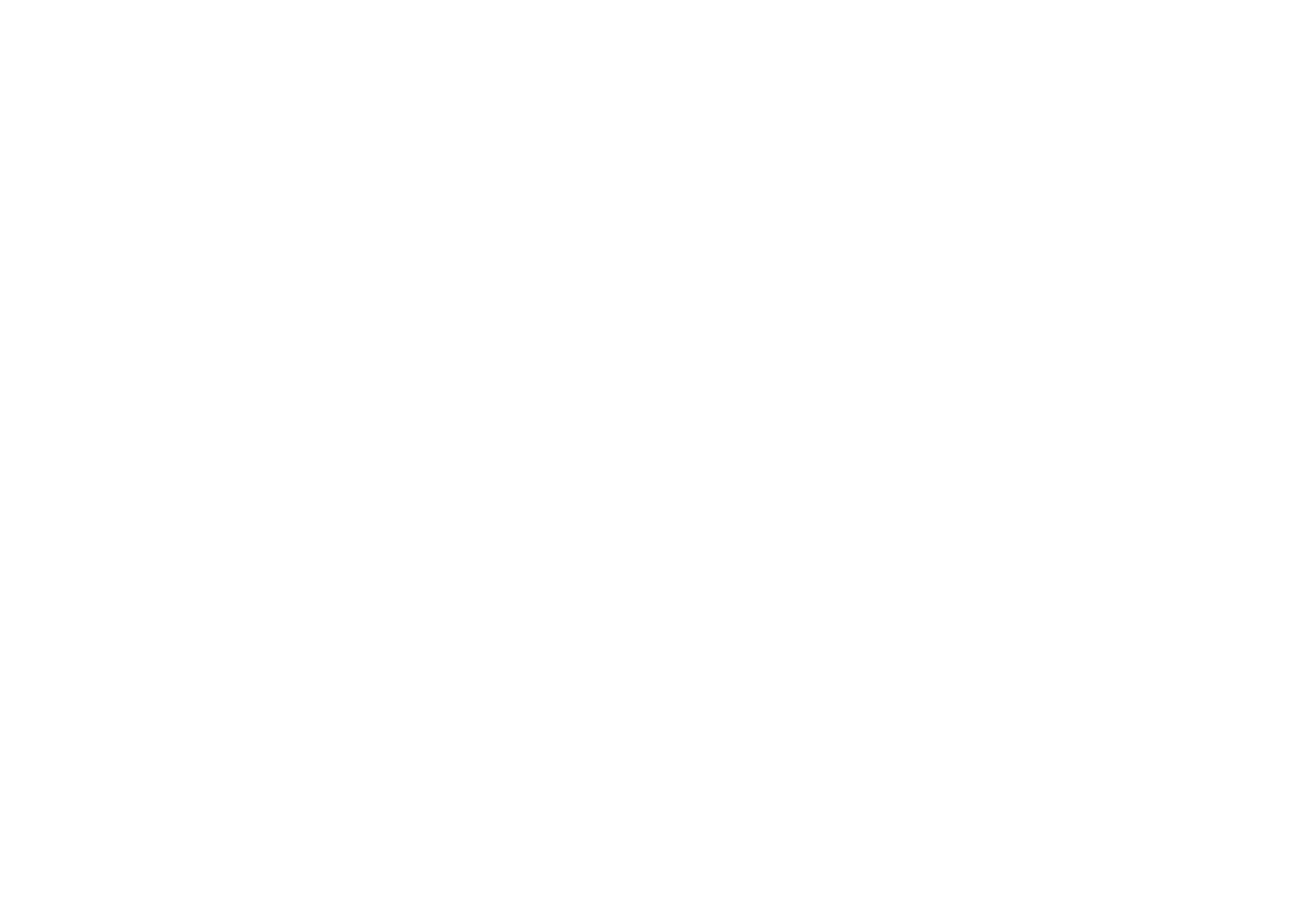### **Appendix 2 - SME Status**

| <b>Bidder's Name</b>                                  | <b>SME</b><br>Status | Location              | <b>Lots Tendered</b> |
|-------------------------------------------------------|----------------------|-----------------------|----------------------|
| <b>Compass Minerals UK Limited</b>                    | Medium               | England               | 2, 5                 |
| Delmon UK Limited                                     | Small                | England               | 1, 2, 4              |
| Glasdon (UK) Limited                                  | Medium               | England               | 6, 7                 |
| ICL UK (Sales) Limited                                | <b>Medium</b>        | England               | 2, 4                 |
| Maklad International Limited                          | Small                | England               | 4                    |
| J.C. Peacock & Co., Limited                           | Medium               | Glasgow & Strathclyde | 3, 4, 6, 7           |
| Salt and Grit Solutions Ltd                           | Small                | Glasgow & Strathclyde | 3                    |
| Irish Salt Mining and Exploration Company Limited-The | <b>Medium</b>        | Northern Ireland      | 1, 2                 |
| Wm Hamilton & Sons Limited                            | Medium               | Glasgow & Strathclyde | 2, 3                 |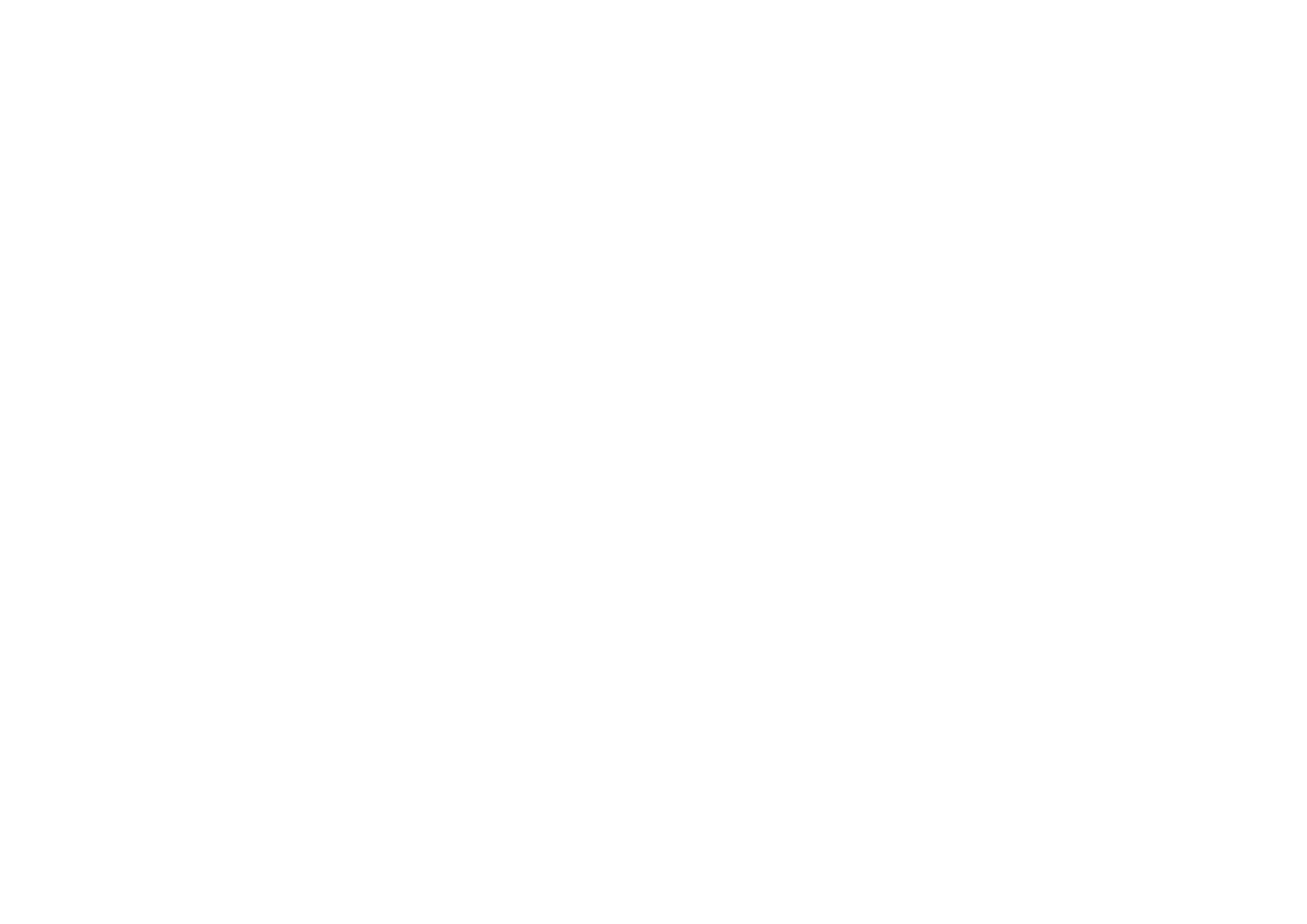## **Appendix 3 - Scoring and Recommendations**

| <b>Argyll and Bute</b>                                              | <b>IFinal Score</b> | <b>Highland Council</b>                                             | <b>Final Score</b> |
|---------------------------------------------------------------------|---------------------|---------------------------------------------------------------------|--------------------|
| <sup>**</sup> Irish Salt Mining and Exploration Company Limited-The | 94.50               | <sup>**</sup> Irish Salt Mining and Exploration Company Limited-The |                    |
| <sup>**</sup> Delmon UK Limited                                     | 68.32               | I** Delmon UK Limited                                               |                    |

| <b>North Ayrshire</b>                                    | <b>Final Score</b> | <b>Orkney</b>                                                   | <b>IFinal Score</b> |
|----------------------------------------------------------|--------------------|-----------------------------------------------------------------|---------------------|
| ** Irish Salt Mining and Exploration Company Limited-The | 94.50              | $\mid$ ** Irish Salt Mining and Exploration Company Limited-The | 94.50               |
| ** Delmon UK Limited                                     | 74.47              | $\mathsf{I}^*$ Delmon UK Limited                                | 71.41               |

| Shetland                                                            | <b>Final Score</b> | Western Isles                                                       | <b>Final Score</b> |
|---------------------------------------------------------------------|--------------------|---------------------------------------------------------------------|--------------------|
| <sup>**</sup> Irish Salt Mining and Exploration Company Limited-The | 94.50              | <sup>**</sup> Irish Salt Mining and Exploration Company Limited-The |                    |
| I <sup>**</sup> Delmon UK Limited                                   | 74.83              | <sup>**</sup> Delmon UK Limited                                     |                    |

| <b>Argyll and Bute</b>                                   | <b>Final Score</b> | <b>Highland Council</b>                                  | <b>Final Score</b> |
|----------------------------------------------------------|--------------------|----------------------------------------------------------|--------------------|
| ** Irish Salt Mining and Exploration Company Limited-The | 94.50              | ** Irish Salt Mining and Exploration Company Limited-The | 94.50              |
| ** Delmon UK Limited                                     | 68.32              | l** Delmon UK Limited                                    | 65.52              |

| <b>North Ayrshire</b>                                    | <b>Final Score</b> | <b>Orkney</b>                                           | <b>Final Score</b> |
|----------------------------------------------------------|--------------------|---------------------------------------------------------|--------------------|
| ** Irish Salt Mining and Exploration Company Limited-The | 94.50              | * Irish Salt Mining and Exploration Company Limited-The | 94.50              |
| ** Delmon UK Limited                                     | 74.47              | I <sup>**</sup> Delmon UK Limited                       | 71.41              |

| <b>Shetland</b>                                          | <b>Final Score</b> | Western Isles                                                         | <b>Final Score</b> |
|----------------------------------------------------------|--------------------|-----------------------------------------------------------------------|--------------------|
| ** Irish Salt Mining and Exploration Company Limited-The | 94.50              | I <sup>**</sup> Irish Salt Mining and Exploration Company Limited-The | 94.50              |
| ** Delmon UK Limited                                     | 74.83              | 1** Delmon UK Limited                                                 | 67.52              |

# **Lot 2 - Bulk Rock Salt Delivered to Depot**

| Aberdeen City                            | <b>Final Score</b> | <b>Aberdeenshire</b>           | <b>IFinal Score</b> |
|------------------------------------------|--------------------|--------------------------------|---------------------|
| <sup>**</sup> ICL UK (Sales) Limited     | 94.25              | I** ICL UK (Sales) Limited     |                     |
| I** Delmon UK Limited                    | 72.22              | * Delmon UK Limited            |                     |
| <sup>**</sup> Compass Minerals UK Ltd    | 69.38              | * Compass Minerals UK Ltd      |                     |
| <sup>**</sup> Wm Hamilton & Sons Limited | 55.49              | 1** Wm Hamilton & Sons Limited |                     |

| <b>Argyll and Bute</b>                                              | <b>Final Score</b> | <b>Clackmannanshire</b>                                             | <b>Final Score</b> |
|---------------------------------------------------------------------|--------------------|---------------------------------------------------------------------|--------------------|
| <sup>**</sup> Irish Salt Mining and Exploration Company Limited-The | 94.50              | <sup>**</sup> Irish Salt Mining and Exploration Company Limited-The | 94.50              |
| l** Delmon UK Limited                                               | 75.16              | I** Compass Minerals UK Ltd                                         | 83.79              |
| <sup>**</sup> Compass Minerals UK Ltd                               | 74.08              | l** Delmon UK Limited                                               | 70.10              |
| 1** Wm Hamilton & Sons Limited                                      | 60.32              | 1** Wm Hamilton & Sons Limited                                      | 68.21              |

| Dumfries & Galloway                                        | <b>Final Score</b> | <b>East Avrshire</b>                                                | <b>IFinal Score</b> |
|------------------------------------------------------------|--------------------|---------------------------------------------------------------------|---------------------|
| <sup>**</sup> Compass Minerals UK Ltd                      | 94.00              | <sup>**</sup> Irish Salt Mining and Exploration Company Limited-The |                     |
| I ** IRISH SALT MINING AND EXPLORATION COMPANY LIMITED-THE | 89.94              | <sup>*</sup> Compass Minerals UK Ltd                                |                     |
| <sup>**</sup> Delmon UK Limited                            | 78.96              | <sup>*</sup> Delmon UK Limited                                      |                     |
| <sup>**</sup> Wm Hamilton & Sons Limited                   | 63.79              | <sup>**</sup> Wm Hamilton & Sons Limited                            |                     |

| <b>Clackmannanshire</b>                                             | <b>Final Score</b> |
|---------------------------------------------------------------------|--------------------|
| <sup>**</sup> Irish Salt Mining and Exploration Company Limited-The | 94.50              |
| <sup>**</sup> Compass Minerals UK Ltd                               | 83.79              |
| <sup>**</sup> Delmon UK Limited                                     | 70.10              |
| ** Wm Hamilton & Sons Limited                                       | 68.21              |

\*\* ICL UK (Sales) Limited 94.25 \*\* ICL UK (Sales) Limited 94.25 \*\* ICL UK (Sales) Limited 94.25 \*\* ICL UK Limited 94.25 \*\* \*\* Delmon UK Limited 76.13<br>\*\* Compass Minerals UK Ltd 72.30 \*\* Compass Minerals UK Ltd 69.38 \*\* Compass Minerals UK Ltd 69.38 \*\* Compass Minerals UK Ltd 72.30<br>\*\* Wm Hamilton & Sons Limited 69.38 \*\* Compass 19.38 \*\* Compass 19.38 \*\* Compass 19.38 \*\* Compass 19.38 \*\*

| <b>Dumfries &amp; Galloway</b>                           | <b>Final Score</b> | <b>East Avrshire</b>                                                | <b>Final Score</b> |
|----------------------------------------------------------|--------------------|---------------------------------------------------------------------|--------------------|
| ** Compass Minerals UK Ltd                               | 94.00              | <sup>**</sup> Irish Salt Mining and Exploration Company Limited-The | 94.50              |
| ** IRISH SALT MINING AND EXPLORATION COMPANY LIMITED-THE | 89.94              | <sup>**</sup> Compass Minerals UK Ltd                               | 78.85              |
| ** Delmon UK Limited                                     | 78.96              | l** Delmon UK Limited                                               | 69.43              |
| ** Wm Hamilton & Sons Limited                            | 63.79              | 1** Wm Hamilton & Sons Limited                                      | 67.62              |

| <b>East Dunbartonshire</b>                                          | <b>IFinal Score</b> | <b>East Lothian</b>                      | <b>IFinal Score</b> |
|---------------------------------------------------------------------|---------------------|------------------------------------------|---------------------|
| <sup>**</sup> Irish Salt Mining and Exploration Company Limited-The | 94.50               | <sup>**</sup> ICL UK (Sales) Limited     |                     |
| <sup>**</sup> Compass Minerals UK Ltd                               | 77.25               | Compass Minerals UK Ltd                  |                     |
| I** Delmon UK Limited                                               | 67.90               | * Delmon UK Limited                      |                     |
| <sup>**</sup> Wm Hamilton & Sons Limited                            | 66.26               | <sup>**</sup> Wm Hamilton & Sons Limited |                     |

| <b>East Dunbartonshire</b>                               | <b>Final Score</b> | <b>East Lothian</b>                   | <b>Final Score</b> |
|----------------------------------------------------------|--------------------|---------------------------------------|--------------------|
| ** Irish Salt Mining and Exploration Company Limited-The | 94.50              | <sup>**</sup> ICL UK (Sales) Limited  | 94.25              |
| ** Compass Minerals UK Ltd                               | 77.25              | <sup>**</sup> Compass Minerals UK Ltd | 85.53              |
| ** Delmon UK Limited                                     | 67.90              | I** Delmon UK Limited                 | 75.81              |
| ** Wm Hamilton & Sons Limited                            | 66.26              | I** Wm Hamilton & Sons Limited        | 66.79              |

| <b>East Renfrewshire</b>                                            | <b>Final Score</b> | <b>Edinburgh City Council</b>            | <b>Final Score</b> |
|---------------------------------------------------------------------|--------------------|------------------------------------------|--------------------|
| <sup>**</sup> Irish Salt Mining and Exploration Company Limited-The | 94.50              | <sup>**</sup> ICL UK (Sales) Limited     | 94.25              |
| <sup>**</sup> Compass Minerals UK Ltd                               | 78.00              | 1 <sup>**</sup> Compass Minerals UK Ltd  | 83.09              |
| <sup>**</sup> Delmon UK Limited                                     | 67.90              | I** Delmon UK Limited                    | 75.81              |
| <sup>**</sup> Wm Hamilton & Sons Limited                            | 66.26              | <sup>**</sup> Wm Hamilton & Sons Limited | 68.28              |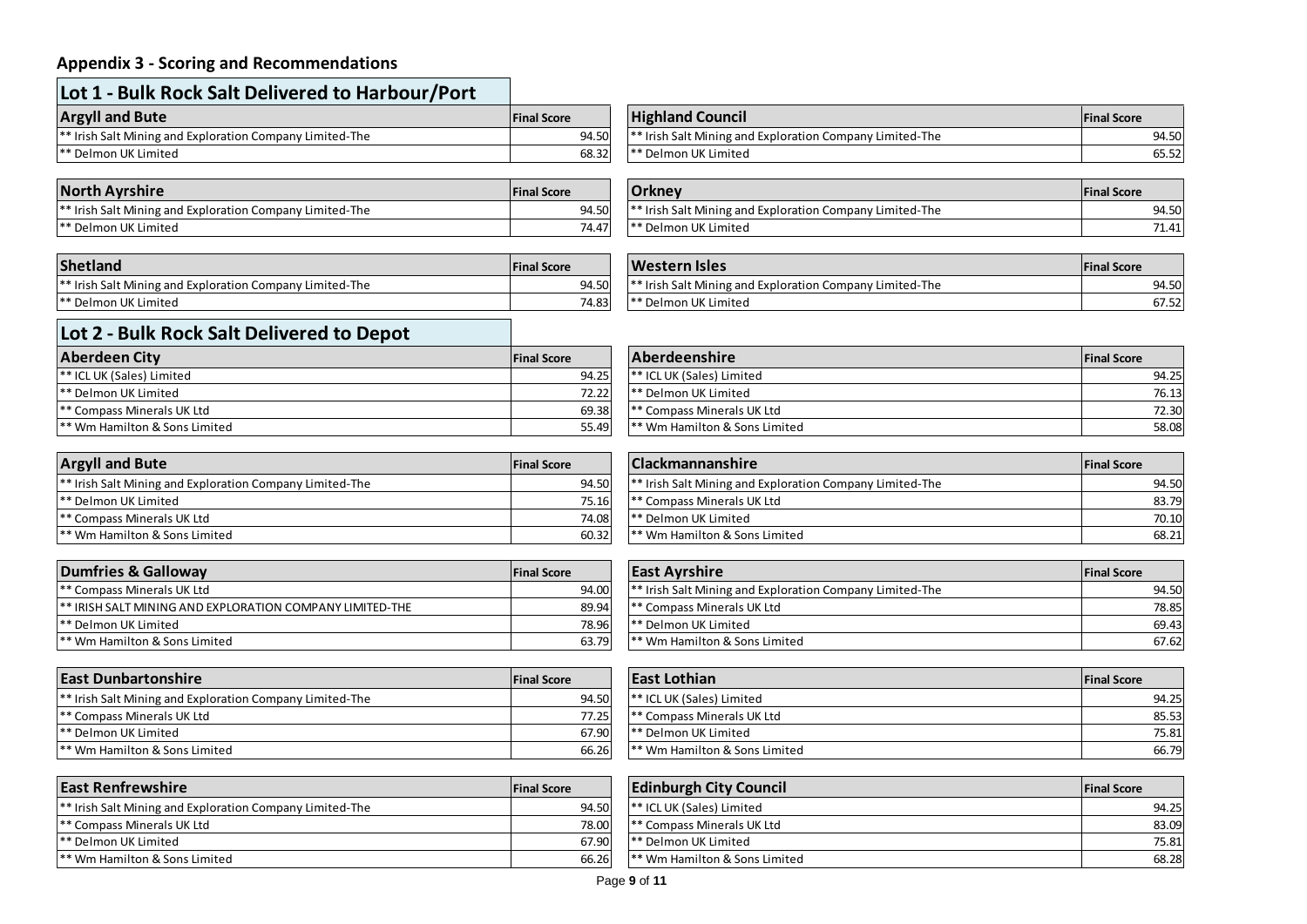| Fife                                     | <b>Final Score</b> | Glasgow                                                             | <b>Final Score</b> |
|------------------------------------------|--------------------|---------------------------------------------------------------------|--------------------|
| <sup>**</sup> ICL UK (Sales) Limited     | 94.25              | <sup>**</sup> Irish Salt Mining and Exploration Company Limited-The |                    |
| <sup>**</sup> Compass Minerals UK Ltd    | 82.83              | <sup>e</sup> Compass Minerals UK Ltd                                |                    |
| l** Delmon UK Limited                    | 76.71              | I** Delmon UK Limited                                               |                    |
| <sup>**</sup> Wm Hamilton & Sons Limited | 68.25              | 1** Wm Hamilton & Sons Limited                                      |                    |

| <b>Fife</b>                   | <b>Final Score</b> | Glasgow                                                              | <b>IFinal Score</b> |
|-------------------------------|--------------------|----------------------------------------------------------------------|---------------------|
| ** ICL UK (Sales) Limited     | 94.25              | <sup>1**</sup> Irish Salt Mining and Exploration Company Limited-The | 94.50l              |
| ** Compass Minerals UK Ltd    | 82.83              | <sup>**</sup> Compass Minerals UK Ltd                                | 77.62               |
| ** Delmon UK Limited          | 76.71              | l** Delmon UK Limited                                                | 68.26               |
| ** Wm Hamilton & Sons Limited | 68.25              | <sup>**</sup> Wm Hamilton & Sons Limited                             | 66.58               |

| <b>Invercivde</b>                                                   | <b>Final Score</b> | <b>Midlothian</b>                        | <b>IFinal Score</b> |
|---------------------------------------------------------------------|--------------------|------------------------------------------|---------------------|
| <sup>**</sup> Irish Salt Mining and Exploration Company Limited-The | 94.50              | <sup>**</sup> ICL UK (Sales) Limited     | 94.25               |
| <sup>**</sup> Compass Minerals UK Ltd                               | 76.71              | <sup>**</sup> Compass Minerals UK Ltd    | 87.25               |
| I** Delmon UK Limited                                               | 68.80              | I** Delmon UK Limited                    | 70.83               |
| 1** Wm Hamilton & Sons Limited                                      | 62.56              | <sup>**</sup> Wm Hamilton & Sons Limited | 66.79               |

| <b>Midlothian</b>                     | <b>Final Score</b> |       |
|---------------------------------------|--------------------|-------|
| <sup>**</sup> ICL UK (Sales) Limited  |                    | 94.25 |
| <sup>**</sup> Compass Minerals UK Ltd |                    | 87.25 |
| <sup>**</sup> Delmon UK Limited       |                    | 70.83 |
| 1** Wm Hamilton & Sons Limited        |                    | 66.79 |

| <b>Moray</b>                                                        | <b>Final Score</b> | <b>North Avrshire</b>                                               | <b>Final Score</b> |
|---------------------------------------------------------------------|--------------------|---------------------------------------------------------------------|--------------------|
| <sup>**</sup> Irish Salt Mining and Exploration Company Limited-The | 94.50              | <sup>**</sup> Irish Salt Mining and Exploration Company Limited-The | 94.50              |
| I** Delmon UK Limited                                               | 70.40              | ** Compass Minerals UK Ltd                                          | 76.71              |
| <sup>**</sup> Compass Minerals UK Ltd                               | 68.36              | <sup>**</sup> Delmon UK Limited                                     | 68.80              |
| 1** Wm Hamilton & Sons Limited                                      | 56.92              | l** Wm Hamilton & Sons Limited                                      | 67.06              |

| <b>Renfrewshire</b>                                                 | <b>Final Score</b> | <b>Scottish Borders</b>                  | <b>IFinal Score</b> |
|---------------------------------------------------------------------|--------------------|------------------------------------------|---------------------|
| <sup>**</sup> Irish Salt Mining and Exploration Company Limited-The | 94.50              | <sup>**</sup> ICL UK (Sales) Limited     | 94.25               |
| <sup>**</sup> Compass Minerals UK Ltd                               | 77.25              | <sup>**</sup> Compass Minerals UK Ltd    | 89.47               |
| <sup>**</sup> Delmon UK Limited                                     | 67.90              | l** Delmon UK Limited                    | 74.92               |
| <sup>**</sup> Wm Hamilton & Sons Limited                            | 66.26              | <sup>**</sup> Wm Hamilton & Sons Limited | 65.31               |

| <b>South Ayrshire</b>                                               | <b>Final Score</b> | <b>South Lanarkshire</b>                                            | <b>Final Score</b> |
|---------------------------------------------------------------------|--------------------|---------------------------------------------------------------------|--------------------|
| <sup>**</sup> Irish Salt Mining and Exploration Company Limited-The | 94.50              | <sup>**</sup> Irish Salt Mining and Exploration Company Limited-The |                    |
| <sup>**</sup> Compass Minerals UK Ltd                               | 80.01              | <sup>*</sup> Compass Minerals UK Ltd<br>1 * *                       |                    |
| <sup>**</sup> Delmon UK Limited                                     | 69.43              | 1** Wm Hamilton & Sons Limited                                      |                    |
| <sup>**</sup> Wm Hamilton & Sons Limited                            | 63.07              | <sup>**</sup> Delmon UK Limited                                     |                    |

| <b>Stirling</b>                                                     | <b>Final Score</b> | <b>Tavside Contracts</b>              | <b>Final Score</b> |
|---------------------------------------------------------------------|--------------------|---------------------------------------|--------------------|
| <sup>**</sup> Irish Salt Mining and Exploration Company Limited-The | 94.50              | <sup>**</sup> ICL UK (Sales) Limited  |                    |
| <sup>**</sup> Compass Minerals UK Ltd                               | 80.94              | <sup>**</sup> Compass Minerals UK Ltd |                    |
| <sup>**</sup> Wm Hamilton & Sons Limited                            | 68.50              | l** Delmon UK Limited                 |                    |

| <u>VVIII HAIHIILUH &amp; JUIS LIIHILEU</u> |                    | <b>UI.UU</b> |
|--------------------------------------------|--------------------|--------------|
|                                            |                    |              |
| <b>Scottish Borders</b>                    | <b>Final Score</b> |              |
| <sup>**</sup> ICL UK (Sales) Limited       |                    | 94.25        |
| <sup>**</sup> Compass Minerals UK Ltd      |                    | 89.47        |
| <sup>**</sup> Delmon UK Limited            |                    | 74.92        |
| <sup>**</sup> Wm Hamilton & Sons Limited   |                    | 65.31        |

| <b>South Avrshire</b>                                    | <b>Final Score</b> | <b>South Lanarkshire</b>                                            | <b>Final Score</b> |
|----------------------------------------------------------|--------------------|---------------------------------------------------------------------|--------------------|
| ** Irish Salt Mining and Exploration Company Limited-The | 94.50              | <sup>**</sup> Irish Salt Mining and Exploration Company Limited-The | 94.50              |
| ** Compass Minerals UK Ltd                               | 80.01              | <sup>**</sup> Compass Minerals UK Ltd                               | 87.68l             |
| ** Delmon UK Limited                                     | 69.43              | <sup>**</sup> Wm Hamilton & Sons Limited                            | 75.02L             |
| ** Wm Hamilton & Sons Limited                            | 63.07              | I** Delmon UK Limited                                               | 74.00              |

| <b>Stirling</b>                                          | <b>Final Score</b> | <b>Tayside Contracts</b>                 | <b>Final Score</b> |
|----------------------------------------------------------|--------------------|------------------------------------------|--------------------|
| ** Irish Salt Mining and Exploration Company Limited-The | 94.50              | <sup>**</sup> ICL UK (Sales) Limited     | 94.25              |
| ** Compass Minerals UK Ltd                               | 80.94              | <sup>**</sup> Compass Minerals UK Ltd    | 80.63              |
| ** Wm Hamilton & Sons Limited                            | 68.50              | l** Delmon UK Limited                    | 76.71              |
|                                                          |                    | <sup>**</sup> Wm Hamilton & Sons Limited | 63.37              |

| <b>West Dunbartonshire</b>                                          | <b>Final Score</b> | West Lothian                             | <b>Final Score</b> |
|---------------------------------------------------------------------|--------------------|------------------------------------------|--------------------|
| <sup>**</sup> Irish Salt Mining and Exploration Company Limited-The | 94.50              | <sup>**</sup> ICL UK (Sales) Limited     | 94.25              |
| <sup>**</sup> Compass Minerals UK Ltd                               | 76.51              | l** Compass Minerals UK Ltd              | 78.00              |
| <sup>**</sup> Wm Hamilton & Sons Limited                            | 66.26              | <sup>**</sup> Delmon UK Limited          | 75.81              |
| l** Delmon UK Limited                                               | 62.92              | <sup>**</sup> Wm Hamilton & Sons Limited | 73.30              |